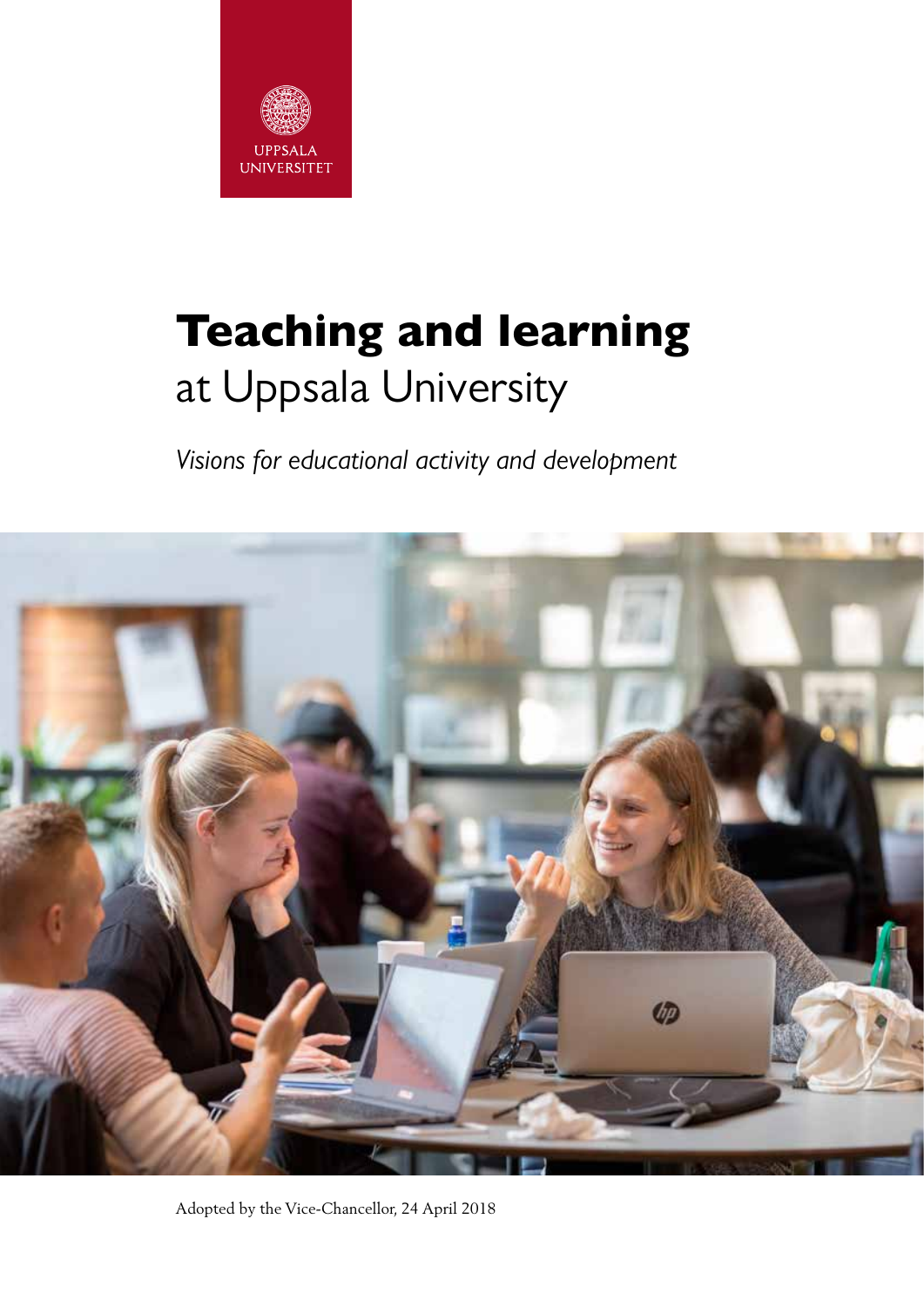The knowledge, skills and attitudes acquired by students during their education at Uppsala University lay the foundations for lifelong learning. The development of a scientific approach and scientific skills leads to a capacity to independently acquire, assess and use new knowledge. Ethical, communicative, digital and intercultural competence are also required to act in – and have an impact on – a rapidly evolving global community. Furthermore, an openness to crossing traditional subject boundaries and interacting with a diversity of professions is necessary.

To make this happen – and more besides – requires continuous efforts to make good education even better. Uppsala University's *Mission and Core Values* states that "courses and programmes will be continually renewed and developed to balance the availability of expertise in a particular subject, changes in the current state of knowledge, student demand, and the needs of society". The key to sound education is teachers who are proficient in science and pedagogy, students who are engaged and willing to take responsibility, and effective interaction with society. But it is also important to have professional support from departments, faculties, disciplinary domains, libraries and the university administration. This support includes sound educational leadership at different levels.

**This significant and complex work** may be facilitated by having some common points of reference at hand. *Teaching and learning at Uppsala University* is a frame of reference of this kind – an attempt to bring out what sound academic teaching and learning is about, taking into consideration the diversity embraced within a comprehensive university.

**Teachers and students** from the University's three disciplinary domains have developed this programme in collegial cooperation. The work has taken current research on academic teaching and learning into account and has benefited from the support of educational developers. The working group's proposal has been further processed in the light of comments from the disciplinary domain boards, the faculty boards, the student unions, the university administration and the library. *The idea of the programme is to serve as a guide and as inspiration for designing new educational programmes and promoting educational development, but it can also serve as a starting point for evaluations.* 

The programme's emphasis on the active participation of students in higher education is crucial. Together we create courses and study programmes that build on the solid foundation of Uppsala University's many years of educational experience and well-established research practice, while also being characterised by forward-looking renewal in terms of contents and form. In these endeavours, the *Teaching and learning at Uppsala University* will provide a common starting point.

EVA ÅKESSON *Vice-Chancellor*

## To teachers, students, staff responsible for educational programmes and staff in support functions at Uppsala University

#### CONTENT

| Vice-Chancellor's foreword                                                                                                                                                                                                                                                    | 3                             |
|-------------------------------------------------------------------------------------------------------------------------------------------------------------------------------------------------------------------------------------------------------------------------------|-------------------------------|
| Introduction                                                                                                                                                                                                                                                                  | 4                             |
| 1. Conditions for student learning                                                                                                                                                                                                                                            | 6                             |
| Scientific approach and skills<br>1.1<br>A good learning environment<br>1.2<br>Cooperation between teachers and students<br>1.3<br>1.4<br>Teaching and learning activities promoting student participation<br>Themes and progression<br>1.5<br>Assessment and feedback<br>1.6 | 7<br>8<br>9<br>10<br>11<br>12 |
| 2. Development of educational programmes                                                                                                                                                                                                                                      | 14                            |
| Regular follow-up and feedback<br>2.1<br>Peer cooperation and exchange of ideas<br>2.2<br>Educational leadership<br>2.3                                                                                                                                                       | 15<br>16<br>17                |
| Professional development in academic teaching and learning and subject didactics                                                                                                                                                                                              | <b>20</b>                     |

| 3.1 Introduction of new teachers                     |  |
|------------------------------------------------------|--|
| 3.2 Basic training in academic teaching and learning |  |
| 3.3 Continuous professional development              |  |
|                                                      |  |

|            | 4. The legitimacy of teaching in terms of career building                                      | V24 |
|------------|------------------------------------------------------------------------------------------------|-----|
| 4.1<br>4.2 | Reviewing teaching qualifications<br>Teaching portfolio development<br>4.3 Teaching excellence |     |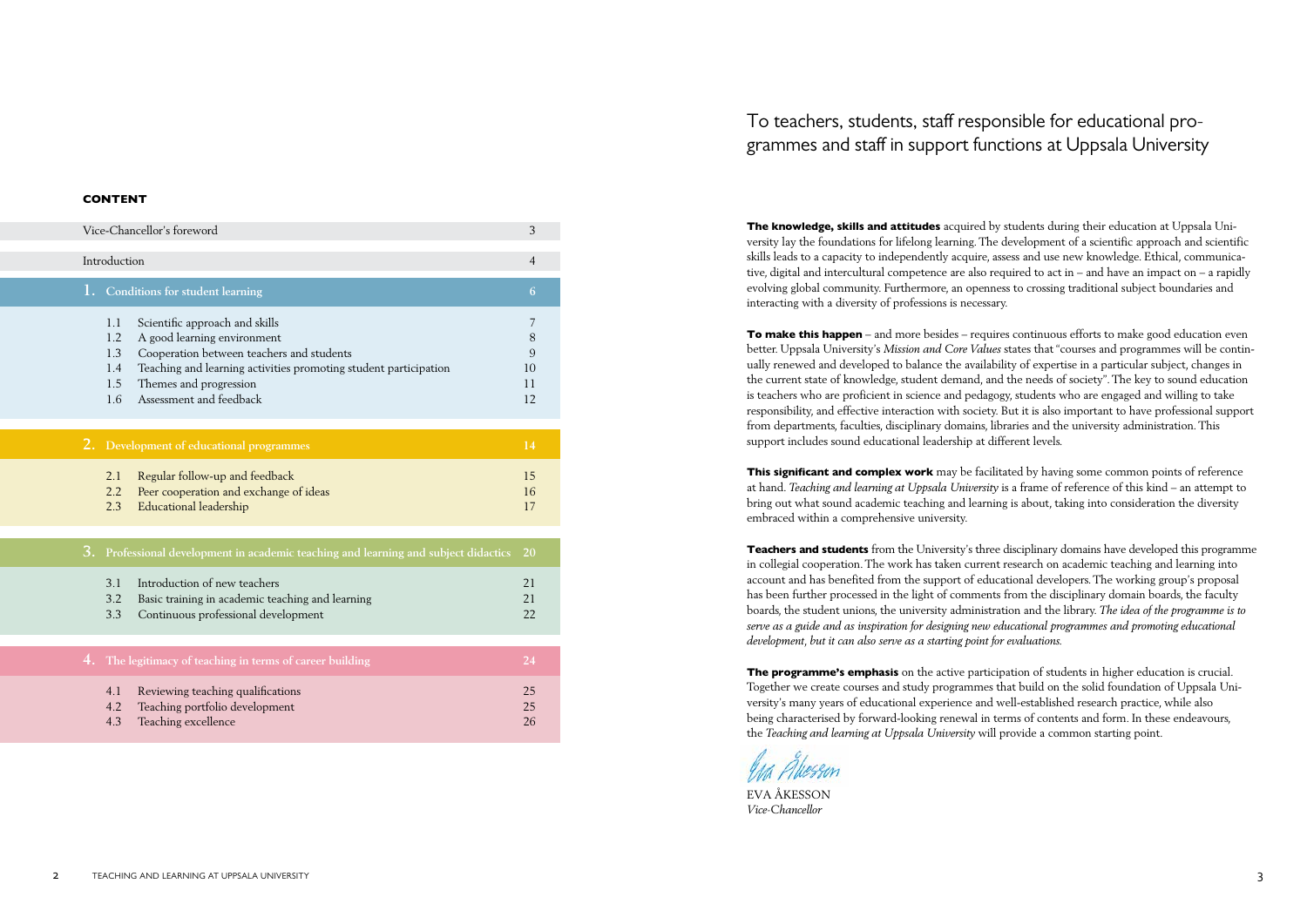*Teaching and learning at Uppsala University*  contains **visions for the University's teaching and learning activities and their further development.** It proceeds from the University's *Mission and Core Values* (UFV 2013/110) and provides guidance regarding the organisation of first- and second-cycle education (Bachelor's and Master's programmes) as well as third-cycle education (PhD programmes) to some extent. The programme encompasses four overall objectives for teaching and learning, which together provide a substantive framework for sustainable quality assurance and enhancement. These objectives were formulated in the 2008 Teaching and Learning Programme and are firmly established in research on academic teaching and learning and practical experience of teaching and learning. The Programme shows how the University, its teachers and other staff create conditions for high-quality education and for student learning, how students contribute to and benefit from these opportunities, and how teachers' competences are enhanced and rewarded.

These overall objectives for the University's teaching and learning activities proceed from the fundamental task of creating favourable **conditions for student learning.** The continuous and systematic **development of educational programmes** requires that teaching staff at Uppsala University be provided with opportunities for **professional development in academic teaching and learning and subject didactics.** In addition to this, **the legitimacy of teaching in terms of career building** must be recognised and enhanced to make it attractive for teachers to combine high-quality teaching with high-quality research.

*Teaching and learning at Uppsala University* can serve as a useful guide and as inspiration in a range of activities. It can for example provide a starting point for designing new educational

## Introduction

programmes and for following up on and renewing existing programmes. In connection with educational evaluations, it can serve as a basis for formulating questions and criteria for promoting educational development and quality. To help put the programme's visions into practice, **support will be offered to the various user roles** in the University: teachers, course or programme coordinators, heads of department, directors of studies/educational leaders, and student representatives and students. User suggestions, based on examples, will illustrate how the contents of the programme can be used as support and inspiration for continuing development.

The programme should be revised no later than six years after taking effect.

#### DESIGN OF THE PROGRAMME

The programme presents each objective in a separate section. Following a brief introduction, each objective is broken down into a number of points, presented in two columns. In **Part 1 and Part 2** of the programme, the left-hand column shows the responsibility of the University (faculty boards, heads of department, educational leaders, teachers, administrators and libraries) for promoting student learning and for continuous educational development. The right-hand column demonstrates how students can actively participate in and benefit from the opportunities offered, contribute to the further development of teaching and promote their own learning experience as well as that of their fellow students. In **Part 3 and Part 4,** the left-hand column illustrates the responsibility of the University and its disciplinary domains, faculties and administration for supporting and encouraging teachers' professional development. The right-hand column describes how teachers can actively contribute to developing their own teaching and didactic competences.

In addition, the disciplinary domains must describe planned and implemented measures associated with the programme in their operational plans and follow-ups.

The visions and overall objectives of the programme must be followed up every other year in a report to the Vice-Chancellor, as well as in connection with revision. The Division for Quality Enhancement is responsible for this in consultation with the Quality Advisory Board. In connection with this, the Vice-Chancellor may issue a special decision calling upon the disciplinary domains to comment on work related to the objectives of the programme and their achievement.

Responsibility for implementation is indicated under each subsidiary objective. **Responsibility for creating favourable conditions** for implementation is also indicated wherever this is appropriate. On the part of the University, a more precise division of responsibilities is expected to be defined at faculty/domain level. On the part of the students, Part 1 and Part 2 set forth their general responsibility for their own learning, but also their participation in their educational programme and its development and renewal. Where the teachers are concerned, Part 3 and Part 4 specify the responsibility of the University to create favourable conditions for teachers to develop their competences as well as the responsibility of teachers to contribute to and benefit from the professional development opportunities that are offered and to help ensure that the legitimacy of teaching in terms of career building is appreciated.

*The structure and division of responsibility reflect the core values underpinning Uppsala University's activities. The point of departure is the provisions of the Higher Education Act concerning the shared responsibility of teachers and students for quality assurance and the students' entitlement to exert influence over courses and study programmes, including active participation in the con-tinued development of educational programmes (Higher Education Act, Chapter 1, Sections 4 and 4a). Additional matters of concern are the promotion of sustainable development, equality between women and men, and the promotion of understanding of other countries and international circumstances (Higher Education Act, Chapter 1, Section 5). The values shared within the Univer-sity are also stated in Uppsala University: Mission and Core Values (UFV 2013/110), which, for example, advocates active collaboration between teachers and students, staff membership characterised by openness, responsibility and trust, which gives all staff and students* 

#### *the opportunity to influence the University's activities, and leadership based on principles of collegiality and student influence.*

In the programme, the term *teacher* refers to all teaching staff, i.e. all employees at Uppsala University who participate in one way or another in organising and carrying out teaching activities aimed at promoting students' learning. Similarly, the term *student representative* is used to refer to those students (student liaison officers, student council representatives, etc.) who hold elected positions on behalf of the students. The concept *intended learning outcomes* is used for the learning outcomes specified in qualification descriptors, programme syllabi and course syllabi.

#### FOLLOW-UP AND REPORTING

Evaluations, follow-up and reporting on the University's pedagogical activities and the development of educational programmes and teaching/learning activities will occur within the framework of Uppsala University's model for educational evaluation.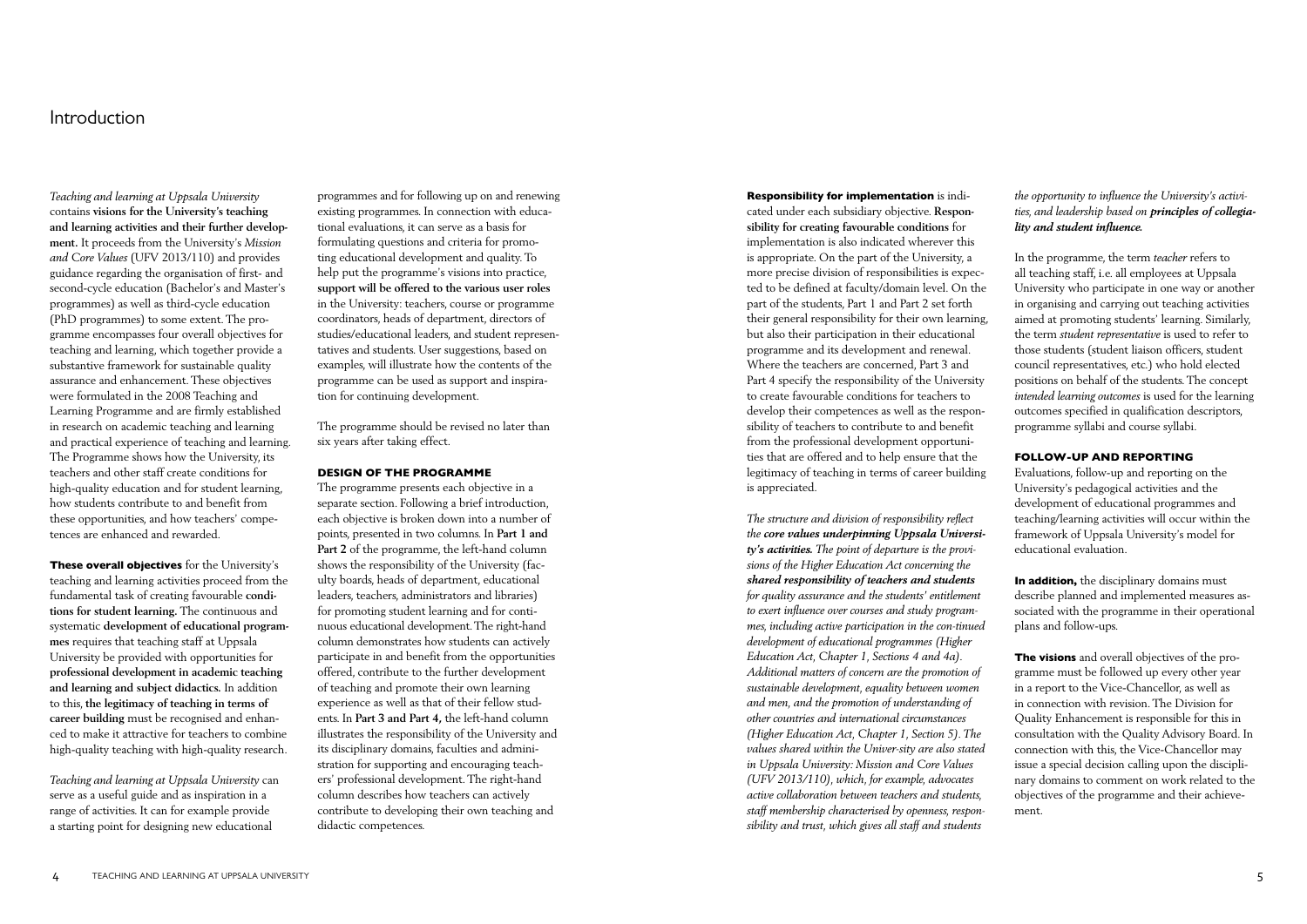All teaching at Uppsala University must be based on a *scientific foundation, best practice and sound teaching strategies.* The education provided must enable students to develop their knowledge, skills and attitudes, including a scientific and critical approach to their education and future professional activities. During their education the students must acquire a sound knowledge of their particular subject, but they must also be encouraged to take advantage of the breadth of the University from a liberal arts perspective and find opportunities for personal development.

All syllabi and teaching must be designed with the aim of facilitating the students' independent, active learning and their development as responsible students. The subject contents, as well as the educational approach on which the teaching of the subject builds, must have a scientific basis. Sound education depends on teachers and students cooperating and taking *joint responsibility* for the contents and quality of the education. The teaching climate must be characterised by *mutual respect.* The University's staff – teachers and others – must ensure that students have access to understandable information about the organisation and objectives of the teaching, while students must ensure that they take advantage of the information, reflect on it in relation to their own learning and make use of opportunities to give feedback to the teachers.

# **1.1** Scientific approach and skills

**1.1.2.** The teaching will provide conditions that allow students to develop a **scientific approach and working method** that enable them to identify, formulate and solve problems, on the basis of **sound subject knowledge.** This includes a capacity for critical thinking, i.e. an ability to independently analyse, reflect, draw conclusions, evaluate, question and be creative on a scientific basis.

Teachers will create conditions for discussions that include different perspectives on the subject, such as different research traditions, sustainable development, ethical perspectives, gender perspectives, intercultural competence and international aspects.



## Conditions for student learning

#### University responsibility

1.1.1 The teaching is based on a **scientific foundation, best practice and teaching strategies.** This means that teachers have a responsibility to keep abreast of developments in research and continuously update their subject knowledge as well as their knowledge of teaching and learning. The scientific foundation includes discussions with colleagues and students on the perception of the subject and changes in how it is perceived, as well as on knowledge developments in the field, exemplified by the department's research and other factors.

- *• Responsibility for implementation: Teachers*
- *• Responsibility for favourable conditions: Relevant faculty board/disciplinary domain board*

- *• Responsibility for implementation: Teachers*
- *• Responsibility for favourable conditions: Relevant faculty board/disciplinary domain board*

1.1.3 An integral part of the teaching will be to give students opportunities to develop skills in **seeking, selecting and critically reviewing information.**

- Responsibility for implementation: Teachers, course and/or programme coordinators
- Responsibility for favourable conditions: Relevant faculty board/disciplinary domain board, Chief Librarian

#### Student activity

It is the responsibility of students to read and reflect on the textbooks and other course materials and to review sources and references critically.

Students must:

- Be open to new perspectives on the subject.

- Participate in the discussion sessions that are organised and initiate discussions with teachers and between students so as to reflect on the perception of knowledge and the scientific foundation.

- Reflect on how the research connection of the teaching is expressed and how it contributes to their learning.

*• Responsibility for implementation: The student*

Students are expected, on the basis of a good knowledge of the subject:

- To take advantage of the opportunities for problem solving and critical thinking offered by the teaching and to help create such opportunities.

- To reflect on assertions and arguments in order to question, clarify and understand.

- To reflect on how the teaching encourages critical thinking and creativity, and how different perspectives on the subject are discussed and dealt with.

- *• Responsibility for implementation: The student*
- *• Responsibility for favourable conditions: Student representatives*

Students must take advantage of opportunities to practice information seeking, consciously select and critically review literature, and in other respects utilise the services offered by the University Library.

*• Responsibility for implementation: The student*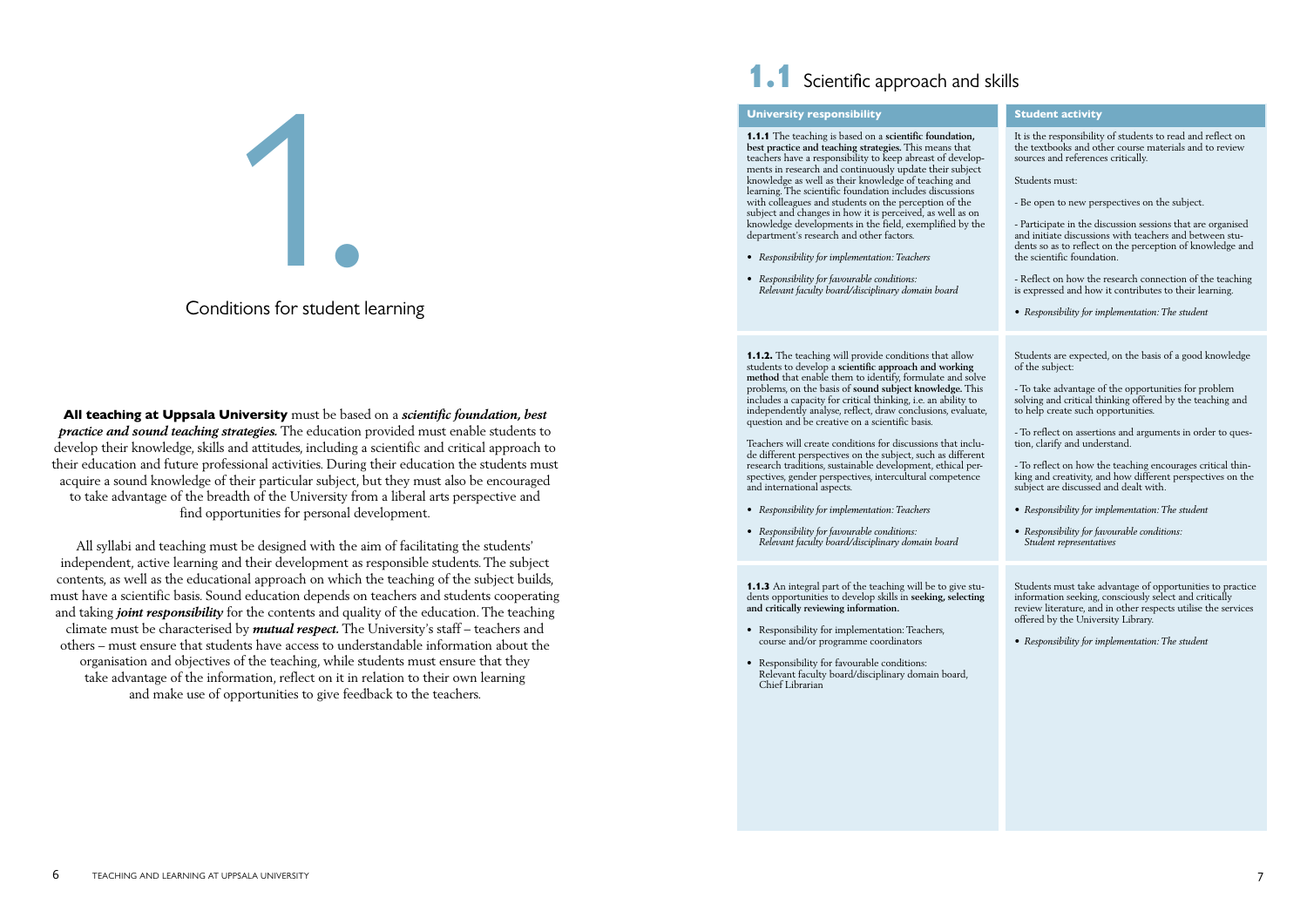Student activity

#### Students must:

- Incorporate into their learning the information they receive about the objectives and purposes of the teaching and learning activities and make use of resources that support such learning, e.g. learning environments, libraries, cultural heritage and eLearning resources.

- Reflect on their own roles in different teaching and learning activities and constructively contribute to the best of their ability.

- Discuss their impressions and experience of the teaching provided with teachers and fellow students.

- Participate in discussions with teachers and fellow students on potential ways of developing the teaching and learning activities, bearing in mind the purpose and objective of the teaching component.

- When necessary, seek and use existing supportive resources, such as courses in study skills and training, information seeking and study guidance.

*• Responsibility for implementation: The student*

Students are expected to:

- Learn about and use the digital support used in teaching and in communications with teachers and fellow students.

- Reflect on how the digital support can be used and developed to further enrich the learning environment and discuss this with the teacher.

*• Responsibility for implementation: The student*

Students are expected, well ahead of time, to inform teachers or study counsellors of specific needs or disabilities that may affect individual course components and be prepared to discuss their situation with teachers and suggest measures and adaptations.

*• Responsibility for implementation: The student*

# 1.2 A good learning environment and students and students and students

#### University responsibility

1.2.1. The University will provide **infrastructure** in the form of libraries and accessible, appropriate and flexible physical and digital learning environments.

Teachers will provide information on timetabling, forms of teaching and available **educational resources** that facilitate teaching and learning.

In their planning and teaching, teachers will strive to utilise the University's infrastructure, educational resources and cultural heritage so as to support student learning.

- *• Responsibility for implementation: Relevant faculty board/disciplinary domain board, heads of department, teachers and course administrators*
- *• Responsibility for creating conditions: University Director, Chief Librarian*

1.2.2 The University's **digital environments** will be continuously developed in dialogue between teachers and students to improve administration, accessibility and teaching. Teachers are expected to be prepared to use digital support in their teaching, in both on campus and distance education. Teachers will receive support and training in introducing and developing **eLearning** in connection with the subject taught and their teaching.

The University will provide a unified, efficient and flexible learning management system for teachers and students. Teachers will receive support and training to optimise their use of the system.

- *• Responsibility for implementation: Head of IT Division, teachers, directors of studies/educational leaders and head of Division for Quality Enhancement*
- *• Responsibility for favourable conditions: Relevant faculty board/disciplinary domain board, University Director.*

1.2.3 The University will ensure that the **learning environments and educational resources** offered are **accessible to all students** regardless of any disabilities.

- *• Responsibility for implementation: Teachers, directors of studies/educational leaders*
- *• Responsibility for favourable conditions: Relevant faculty board/disciplinary domain board, University Director, Chief Librarian*

**1.3.3.** When introducing a course or a course component, the teacher will make it easier for the students **to get an overview of the whole and to understand the contents of the course** by informing them of and discussing the expected learning outcomes for the course or course component, its educational structure and connections with other relevant courses or course components.

#### Student activity

New students are expected to gain an understanding of what university studies signify by studying *Teaching and learning at Uppsala University* and the information given at formal introductory sessions, in online forums and via other available channels.

Experienced students have a responsibility to participate in the reception of new students. Experienced students should strive to act as mentors and offer support to less experienced fellow students.

- *• Responsibility for implementation: The student, experienced students*
- *• Responsibility for favourable conditions: Student unions*

#### Students must:

- Make use of opportunities to give feedback on the teaching and the learning environments and cooperate with teachers by making constructive suggestions on how the teaching can be further developed and the education renewed.

- Contact the course coordinator, the director of studies or the equivalent, a study counsellor or in the last resort the head of department in cases where it may be difficult to voice negative opinions directly to the teacher. Students can also get in touch with a student representative or a students' union.

- *• Responsibility for implementation: The student*
- *• Responsibility for favourable conditions: Student unions*

#### Students must:

- Seek information, attend introductory sessions, read the course syllabus and other pieces of information provided, and ask the teacher or course/-programme coordinator if anything is unclear.

- Reflect on the contents of the course in relation to their own learning, study skills and the progression of the educational programme.

- Plan their own learning on the basis of available information.

- Discuss with teachers how the course content relates to the progression of the educational programme, if this is not immediately clear.

*• Responsibility for implementation: The student*

#### University responsibility

1.3.1. New students will receive an early **introduction to the organisation and demands of university studies** to give them a chance to develop good study habits and promote their ability to independently seek and evaluate information.

This introduction will also clarify the role of students in the teacher-student interaction and make it easier for students to take responsibility for their studies.

**Values and norms** will be made explicit and discussed, so as to be accessible to all students. The students will also receive information about relevant parts of Teaching and learning at Uppsala University.

- *• Responsibility for implementation: Teachers, study counsellors, course and/or programme coordinators*
- *• Responsibility for favourable conditions: Relevant faculty board/disciplinary domain board and head of Student Affairs and Academic Registry Division*

1.3.2. During the course, the teacher will engage in structured discussion and **cooperation with the students** so as to develop the teaching and renew the education.

The teacher will create conditions and learning environments in which students can express their opinions about the design of the course, the activities involved and the assessments, as well as other aspects of relevance to the teaching.

- *• Responsibility for implementation: Teachers*
- *• Responsibility for favourable conditions: Course and/or programme coordinators*

- *• Responsibility for implementation: Teachers*
- *• Responsibility for favourable conditions: Course and/or programme coordinators*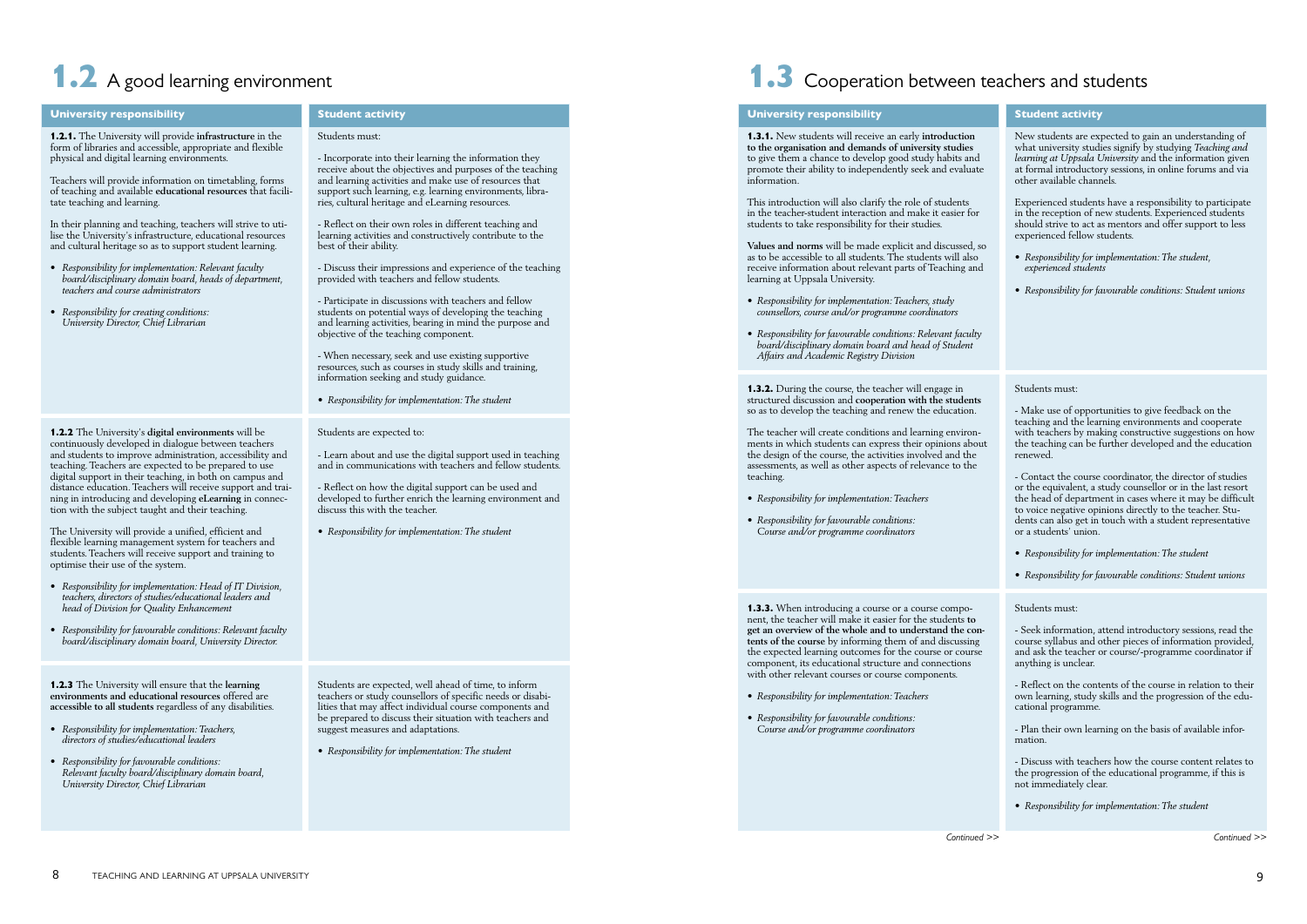## Student activity

#### Students must:

- Cooperate with and show respect for all fellow students and teachers.

- Use the general resources that are available to all students at the University – courses in information seeking, study skills and training, study guidance, the Language Workshop, the Reading Studio, etc. – and the special support that can be provided after a needs assessment, e.g. note-taking assistance.

- In case of disability, discuss study adaptation needs with the relevant department well ahead of time.

- Engage in dialogue with the teacher and contribute to the development of the teaching so that the students' varying backgrounds and differences in the conditions affecting their learning can enrich and enhance the learning of all.

*• Responsibility for implementation: The student*

## 1.4 Teaching and learning activities promoting student participation

#### *>> Continued* 1.3 Cooperation between teachers and students

#### University responsibility

1.3.4. The teacher will show respect for the students, become acquainted with their **varying backgrounds** and bear in mind the **different conditions** affecting their learning and any disabilities. The teacher will strive to ensure that all students have the opportunity to learn on their own terms so as to achieve intended learning outcomes within the framework of available resources, and to use the variation among students to enrich teaching and learning activities and to enhance all students' learning.

The introduction for new students will include information about existing supportive resources in the areas of study skills, stress management and mental health.

*• Responsibility for implementation: Teachers, directors of studies/educational leaders, course and/or programme coordinators, study counsellors*

Student activity

#### Students must:

- Take responsibility for their own learning and contribute to their fellow students' learning.

As far as possible, **links with the world of work** will be forged in all educational programmes and in interaction with the wider community. In vocational education and training programmes, it is also appropriate to entrust the teaching to teachers who have personally practised, or currently practise, the profession for which the programme is intended to prepare students.

- Participate in, and contribute to, discussions and group work.

- Systematically reflect on their own approach to learning so as to develop good study habits and study skills.

*• Responsibility for implementation: The student*

#### Students must:

- Reflect on their previous knowledge, experience and perspectives, and connect them with new knowledge.

- Take their own perspectives and experience, and those of their fellow students, into account, for example in group work and seminars.

- Reflect on the link between theory and practice, particularly during applied or placement-based components of the programme.

- Draw attention to ways in which the students' own knowledge, experience and perspectives can be embraced in teaching situations.

#### University responsibility

1.4.1. Teachers will choose teaching and learning activities that **stimulate student activity, promote a deep approach to learning** and encourage cooperation. Teaching and learning activities will be varied so as not to consistently favour or disadvantage particular types of students.

The education will give students scope to reflect for themselves, to process their reading and to engage in critical thinking, and for discussions with teachers and fellow students aimed at acquiring, broadening and deepening their knowledge.

- *• Responsibility for implementation: Teachers, faculty, course and/or programme coordinators*
- *• Responsibility for favourable conditions: Relevant faculty board/disciplinary domain board*

1.4.2. Teachers will **take the students' knowledge, experience and perspectives into account.** As far as possible, the subject matter will be put in a broader context.

International perspectives provided by foreign students, returning exchange students and visiting teachers will also be taken into account.

- *• Responsibility for implementation: Teachers, directors of studies/educational leaders, course and/or programme coordinators*
- *• Responsibility for favourable conditions: Relevant faculty board/disciplinary domain board*

1.4.3. Teachers will highlight the importance of **constructive feedback** between students as a tool for development and provide opportunities for students to develop these **communicative skills.**

The education will include regular training in oral and written skills.

- *• Responsibility for implementation: Teachers, directors of studies/educational leaders, course and/or programme coordinators*
- *• Responsibility for favourable conditions: Relevant faculty board/disciplinary domain board*

# **1.5** Themes and progression

## *>> Continued* 1.4 Teaching and learning activities promoting student participation

- Reflect on the ways in which the teaching contents of the programme contribute to links with the world of work.

*• Responsibility for implementation: The student*

#### Students must:

- Take advantage of opportunities to practise oral and written skills and encourage and support their fellow students ahead of and during these exercises.

- Create opportunities for students to practise both oral and written skills, in cooperation with both teachers and fellow students.

- Provide constructive peer feedback on one another's performance when opportunities are arranged for this.

- If difficulties are experienced in these exercises, contact the course coordinator or equivalent and take advantage of the supportive resources available via the Student Health Service, the Language Workshop and other services.

*• Responsibility for implementation: The student*

*Continued >> Continued >>*

#### Student activity

The students must:

- Plan their studies on the basis of the intended learning outcomes so as to achieve these.

- Reflect on the connection between intended learning outcomes, teaching and learning activities and assessment tasks, and on the link between the different parts of the programme.

Experienced students must be helpful towards new students, inform them about qualitative targets and clarify the progression within the programme.

*Responsibility for implementation: The student*

Students are expected to reflect on how the intended learning outcomes for different course components/courses/cycles embody progression in terms of knowledge and skills.

*Responsibility for implementation: The student*

#### University responsibility

1.5.1. Programmes and courses will be characterised by **clear connections between intended learning outcomes, teaching and learning activities and assessment tasks.** The students will be repeatedly informed of these connections. In cases where studies in a field include placements, the link between the different parts of the programme will be clearly explained.

Communication between teachers will be coordinated to ensure progression within programmes, create conditions for gathering feedback from students and use this feedback in the continuing development and renewal of teaching and of courses/programmes.

- *• Responsibility for implementation: Teachers, faculty, course and/or programme coordinators*
- *• Responsibility for favourable conditions: Relevant faculty board/disciplinary domain board*

1.5.2. Students must be able to perceive a **progression** of intended learning outcomes in terms of knowledge, skills and competence objectives, between first, second and third cycles, and within each of these levels. In programmes where teaching is integrated across subject, department and cycle boundaries (e.g. vocational programmes and Master's programmes), progression in terms of both breadth and depth must be provided in the programme as a whole.

- *• Responsibility for implementation: Teachers, faculty, course and/or programme coordinators*
- *• Responsibility for favourable conditions: Relevant faculty board/disciplinary domain board*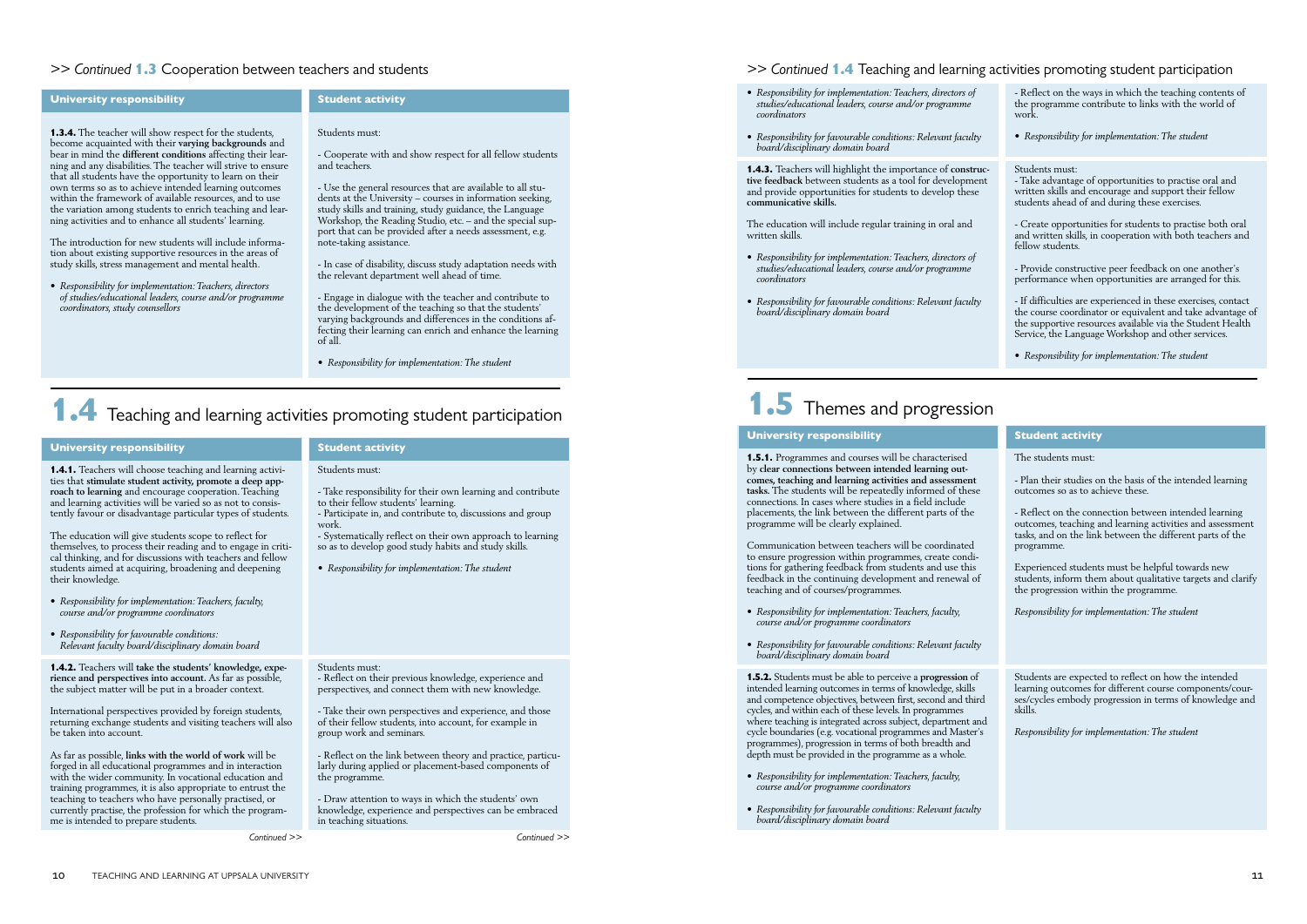#### Student activity

Students must acquaint themselves with and reflect on the intended learning outcomes and the assessment crite ria and ask if anything is unclear.

*• Responsibility for implementation: The student*

#### Students must:

- Make use of course components that provide opportuni ties to give and receive constructive feedback.

- Reflect on and use feedback from teachers and fellow students that can help them in their own development and apply it in their further learning.

- Reflect on how different feedback components in the teaching contribute to their learning.

*• Responsibility for implementation: The student*

#### Students must:

- Consider the information about what is permitted/ prohibited and what is considered to be cheating or plagiarism.

- Reflect on and discuss in advance with teachers and fellow students what types of behaviour are fraudulent in examinations.

- Be aware of and avoid all ways of working that may be considered fraudulent in examinations, such as cheating and plagiarism.

*• Responsibility for implementation: The student*



# 1.6 Assessment and feedback

#### University responsibility

1.6.1. Varying **assessment tasks** will be chosen at course or programme level, depending on the knowledge, skills and competences specified in the intended learning out comes. **Goal -related assessment criteria** will be establis hed for examinations and the students will be informed about these and enabled to understand how they can be applied.

- *• Responsibility for implementation: Teachers, faculty, course and/or programme coordinators*
- *• Responsibility for favourable conditions: Relevant faculty board/disciplinary domain board*

1.6.2. The students will receive **feedback** on their performance immediately or soon afterwards. During their education, students will also be given the opportunity to practise their ability to engage in constructive critical review of their own performance and that of their peers. Teachers will create conditions that enable students to practise giving and receiving oral and written feedback in a constructive manner.

- *• Responsibility for implementation: Teachers, faculty, course and/or programme coordinators*
- *• Responsibility for favourable conditions: Relevant faculty board/disciplinary domain board*

1.6.3 The teacher will inform the students **what is permitted in examinations and degree projects** and what types of behaviour are considered **fraudulent** in this con nection, such as cheating and plagiarism, and will discuss these matters with the students.

The teacher will also inform the students about the consequences of prohibited types of behaviour.

- *• Responsibility for implementation: Teachers, faculty, course and/or programme coordinators*
- *• Responsibility for favourable conditions: Relevant faculty board/disciplinary domain board*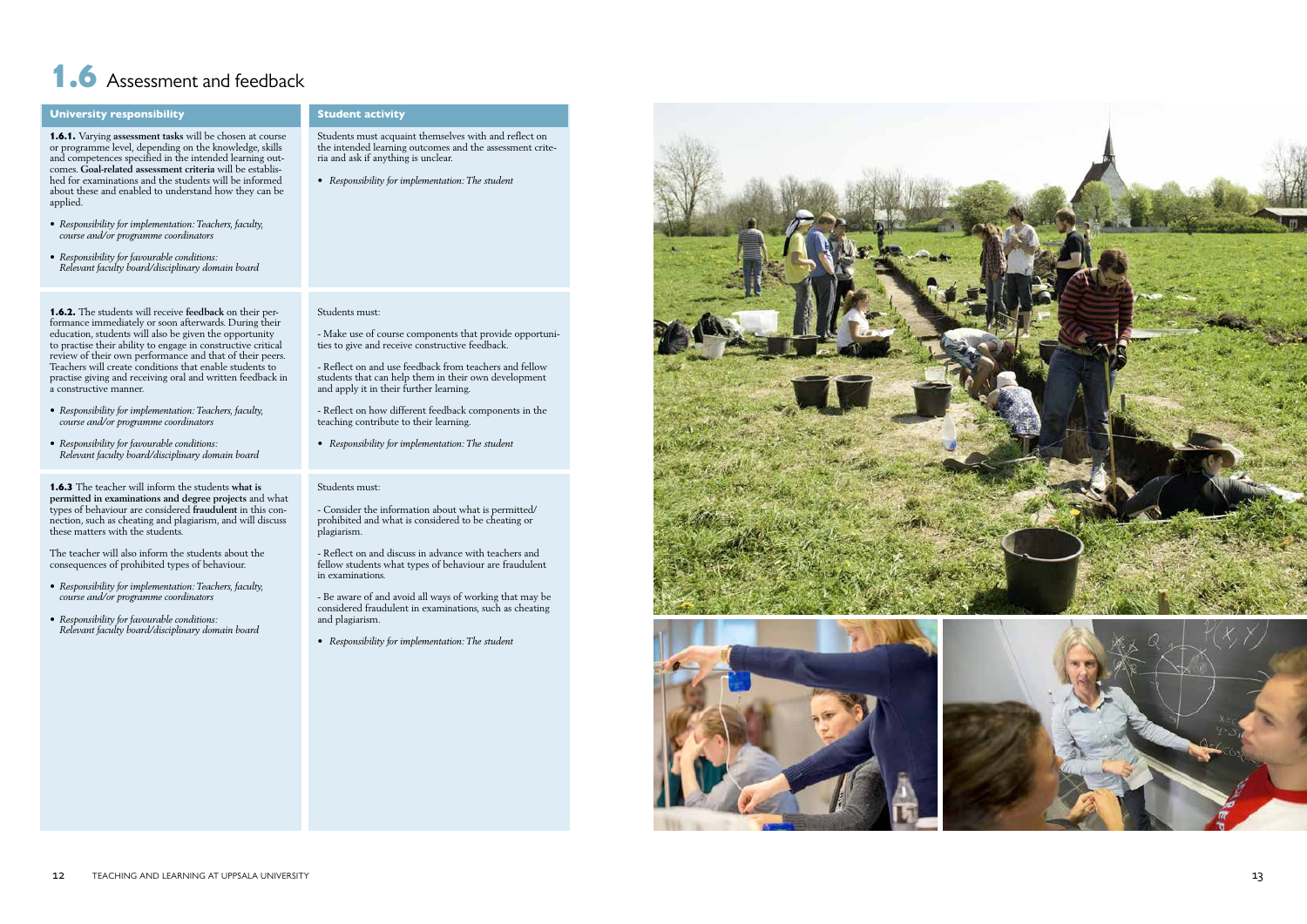**Educational quality** is a shared responsibility running from the student level to decision-making levels. The University will promote *continuous discussion on the development and renewal* of teaching and learning activities and assessment tasks and will support educational development projects. The University's activities will be characterised by gender equality and equal opportunities perspectives and by norm criticism, intercultural competence and internationalisation, as well as sustainable development. Educational development work will be based on knowledge about academic teaching and learning and subject didactics, and will involve *dialogue between students and teachers,* supported by educational leaders and course administrators. The students will be involved and take an active part in this work, both through student representation and through other forms of cooperation.

The students have a responsibility to communicate their views via their representatives on programme committees, department boards or similar bodies. By means of active participation, students can support teachers who seek to cooperate with students. Excellent teaching and learning environments presuppose effective *collegial leadership.* Educational leaders have key strategic roles in the creation of new educational programmes, the testing of educational innovations and the development of good conditions for teachers and students to teach, learn and engage actively. The University must therefore make it attractive for teachers to take on the role of educational leader and enable them to grow in this role.



## Development of educational programmes



*Continued >> Continued >>*

#### Student activity

Students must reflect on their own learning in relation to the intended learning outcomes and make use of opportunities to develop skills in providing constructive feedback. They must be prepared to give feedback on the teaching to teachers or other responsible staff.

2.1.1. All teaching within courses and programmes must be accompanied by **regular follow-up** and analysis of the attainment of goals and the need for course development.

*• Responsibility for implementation: The student* 

Students are expected to:

- Voice their opinions by responding to course evaluations so as to contribute to the development of teaching.

- Draw attention in their feedback to aspects of the teaching that work well and make constructive and specific suggestions on changes to improve aspects that work less well.

2.1.3. The results of course evaluations will be summarised in a **course report** that will also contain the views of the course coordinator/teacher on the course and proposals on possible measures. The report will be made available to the students and will be presented in connection with the next course introduction.

- Make it clear to their fellow students that it is important to respond to course evaluations.

- *• Responsibility for implementation: The student*
- *• Responsibility for favourable conditions: Student union*s

Students are expected to take advantage of opportunities to discuss the outcome of course evaluations with teachers and fellow students and to acquaint themselves with the course report concerned.

The student unions and student representatives should encourage students to fill in course evaluations as a means of providing constructive criticism and suggestions for improving the course or programme.

*• Responsibility for implementation: The student, students' unions and student representatives.*

Students can influence educational programmes by participating in the planning of programmes, as representatives, via the students' unions, in working groups, programme committees/equivalents, department boards or in other ways.

- *• Responsibility for implementation: The student*
- *• Responsibility for favourable conditions: Students' union*s

Students are expected to contribute to the development of the assessment tasks connected with the teaching by providing feedback.

*• Responsibility for implementation: The student*

#### University responsibility

*• Responsibility for implementation: Teachers, directors of studies/educational leaders, course and/or programme coordinators*

2.1.2. Follow-up will be conducted using **course and programme evaluations** in accordance with the guidelines provided by the University.

In connection with educational evaluations, Teaching and learning at Uppsala University can serve as a source of questions for use in following up and enhancing educational quality.

*• Responsibility for implementation: Teachers, directors of studies/educational leaders, course and/or programme coordinators, course administrators, head of the Division for Quality Enhancemen*t

Teachers and other staff responsible for the educational programme will promote an open dialogue with students on the development and renewal of the programme.

**Formative evaluations** should be used where appropriate in connection with course components as a supplement to summative course evaluations.

*• Responsibility for implementation: Teachers, course and/or programme coordinators, course administrators*

2.1.4. The **intended learning outcomes and contents** of every educational programme will be systematically and regularly reviewed.

*• Responsibility for implementation: Directors of studies/ educational leaders, course and/or programme coordinators*

2.1.5. **Teaching and learning activities and assessment tasks** will be continuously reviewed and developed on the basis of research and knowledge on subject didactics and academic teaching and learning. Encouragement and support will be given to the further development of teaching and learning activities and assessment tasks. Assessment

**14** TEACHING AND LEARNING AT UPPSALA UNIVERSITY 15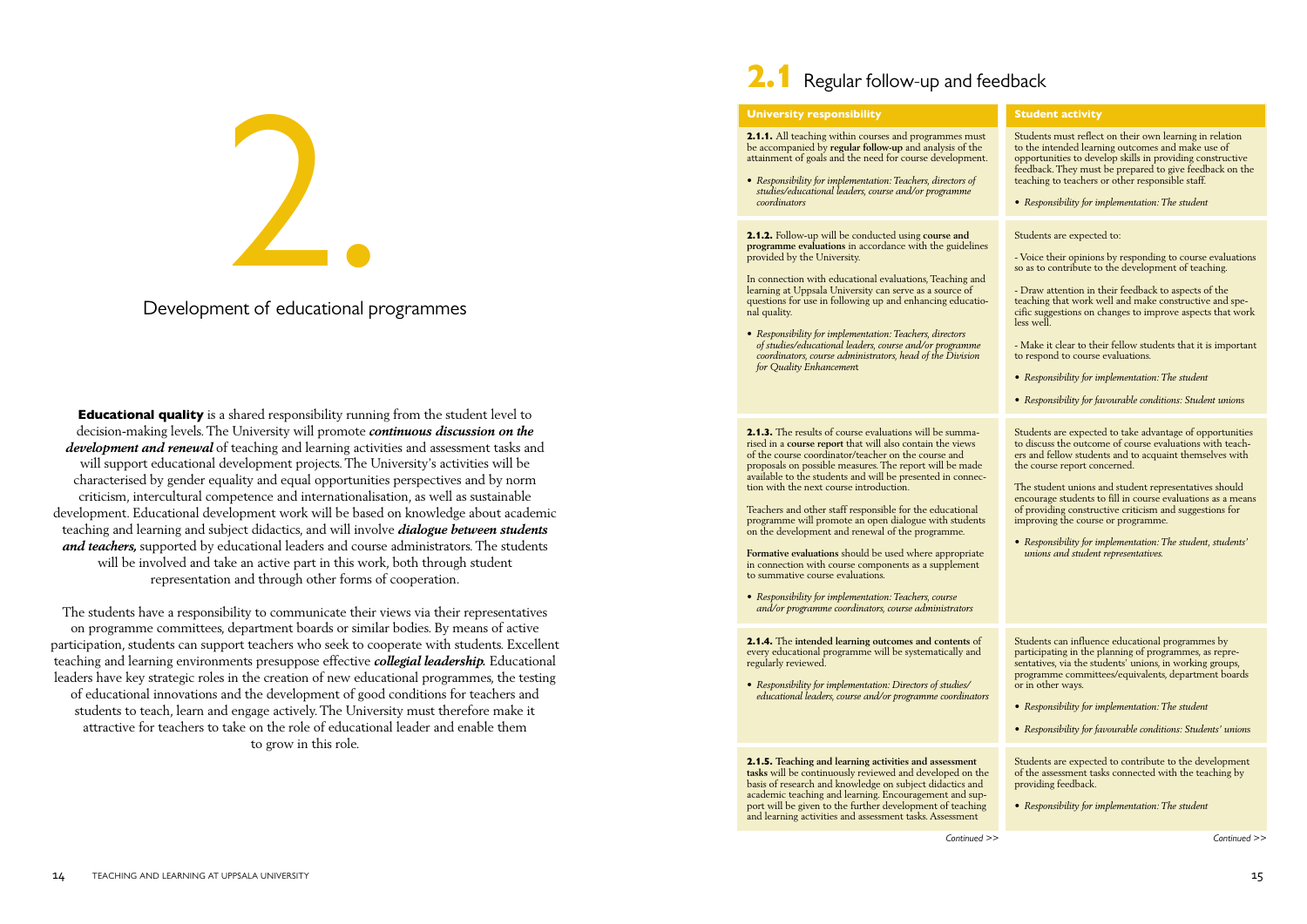## *>> Continued* 2.1 Regular follow-up and feedback

tasks will be varied to avoid certain types of students being at a continuous advantage or disadvantage.

*• Responsibility for implementation: Directors of studies/ educational leaders, course and/or programme coordinators*

2.1.6. **Digital developments** will be monitored and teachers will be supported in introducing and adapting new technology in teaching and examinations.

The University will provide a suitable learning management system that supports educational innovation and the development of teaching and learning activities and assessment tasks and that promotes the use of digital learning environments.

The students will be involved in this work and teachers should draw on the experience students have of digital tools, when appropriate.

- *• Responsibility for implementation: Directors of studies/ educational leaders, course and/or programme coordinators*
- *• Responsibility for creating conditions: Relevant faculty board/disciplinary domain board, University Director*

# $2.2$  Peer cooperation and exchange of ideas

#### *>> Continued* 2.2 Peer cooperation and exchange of ideas

Students must make use of the supportive tools that are available, explore and contribute to the development of the digital learning environment, and use the tools to promote their own learning and that of their fellow students.

*• Responsibility for implementation: The student*

2.2.3. Teachers will make use of the opportunities offered to learn about their colleagues' experience of teaching classes, as a support in their own development efforts.

Excellent teachers should be encouraged and given genuine opportunities to contribute to the strategic development of teaching and education.

- *• Responsibility for implementation: Directors of studies/ educational leaders*
- *• Responsibility for favourable conditions: Relevant faculty board/disciplinary domain board, head of Division for Quality Enhancement*

# 2.3 Educational leadership

Students are expected to draw on their own positive experiences from earlier parts of their education and share them with teachers and fellow students.

*• Responsibility for implementation: The student*

*Continued >> Continued >>*

#### Student activity

Students are expected to find out about/be aware of the educational leaders in their own field and be prepared to take part in dialogue on the quality of their education by providing feedback based on their own experience.

- *• Responsibility for implementation: The student*
- *• Responsibility for creating conditions: Students' unions, student representatives*

Students are expected to be prepared to represent fellow students, to pass on information and to provide feedback so as to support educational leaders in initiating, stimulating and implementing renewal and educational development work at appropriate times.

- *• Responsibility for implementation: The student*
- *• Responsibility for creating conditions: Students' unions, student representatives*

#### University responsibility

2.3.1. Every department and every educational programme will have a clearly identified **educational leadership,**  i.e. one or more individuals responsible for educational leadership.

- *• Responsibility for implementation: Heads of department, programme coordinators*
- *• Responsibility for favourable conditions: Relevant faculty board/disciplinary domain board*

2.3.2. Staff responsible for educational leadership will **evaluate and follow up** on the educational activities at the department or in the programme as a whole, and will initiate, stimulate and implement renewal and educational development work.

- *• Responsibility for implementation: Heads of department, programme coordinators*
- *• Responsibility for favourable conditions: Relevant faculty board/disciplinary domain board*

2.3.3. Any member of staff appointed to a position of educational leadership will have suitable basic education in academic teaching and learning, which should include **training in educational leadership,** or will undergo such training as soon as possible.

Educational leaders will base their development work on research and best practice in academic teaching and learning, peer cooperation with teachers and dialogue with students.

*Continued >> Continued >>*

#### Students are expected to:

- Support their fellow students, promote an awareness of rights and obligations, and discuss their own learning in relation to intended learning outcomes and learning activities.

- Strive to create forums to facilitate the exchange of information between students.

Experienced students are expected to make themselves available as mentors or in other ways to support new or less experienced students.

*• Responsibility for implementation: Students, students' unions, student representatives, student associations*

Students can participate in existing forums, such as course or study councils and 'teacher days', in order to discuss the quality, development and renewal of teaching with teachers and/or other students.

Students are expected to accept invitations to engage in cooperation and student representatives are expected to contribute to development activities.

- *• Responsibility for implementation: The student*
- *student representatives*

- 
- *• Responsibility for favourable conditions: Students' unions,*

#### University responsibility

2.2.1. Teachers will be encouraged and supported in seeking, and giving, **peer support in educational matters** and cooperating within the department and/or programme. Similarly, cooperation across department and faculty boundaries as well as with the library will be supported to take advantage of the University's breadth.

- *• Responsibility for implementation: Directors of studies/ educational leaders, course and/or programme coordinators*
- *• Responsibility for favourable conditions: Relevant faculty board/disciplinary domain board, head of department, Chief Librarian*

2.2.2. **Teacher meetings** will be arranged regularly within departments/programmes or faculties to give the teachers an opportunity to discuss the quality, development and

renewal of teaching.

Student representatives should be invited to participate in

the development of teaching.

*• Responsibility for implementation: Directors of studies/*

*educational leaders*

*• Responsibility for favourable conditions: Heads of department, relevant faculty board/disciplinary domain*  **Student activity** 

*board*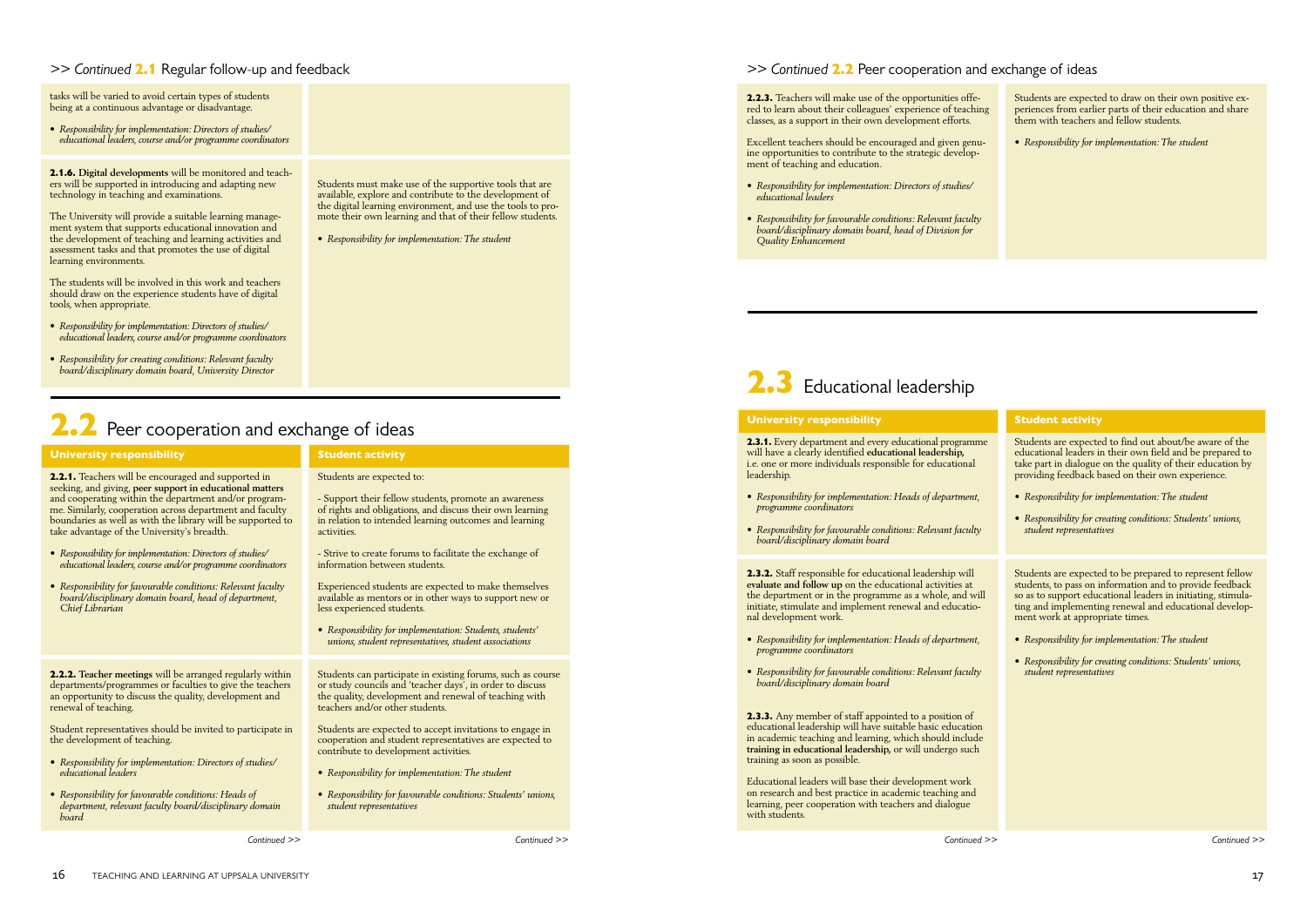## *>> Continued* 2.3 Educational leadership

Faculties, departments and other relevant representatives of the university leadership will **support educational leaders** in developing their own role, and in initiating, stimulating and implementing educational development work.

- *• Responsibility for implementation: Heads of department, programme coordinators*
- *• Responsibility for favourable conditions: Relevant faculty board/disciplinary domain board, head of Division for Quality Enhancement*

**2.3.4.** Educational leaders are expected to create conditions for teachers to **develop** their **teaching skills** and to encourage experienced teachers to apply for excellent teacher status.

- *• Responsibility for implementation: Directors of studies/ educational leaders*
- *• Responsibility for favourable conditions: Heads of department*

2.3.5. Educational leaders will strive to engage **excellent teachers** in terms of their **experience and knowledge** and to create conditions enabling them to promote educatio nal and teaching quality and the professional developme nt of other teachers.

- *• Responsibility for implementation: Directors of studies/ educational leaders*
- *• Responsibility for favourable conditions: Heads of department*



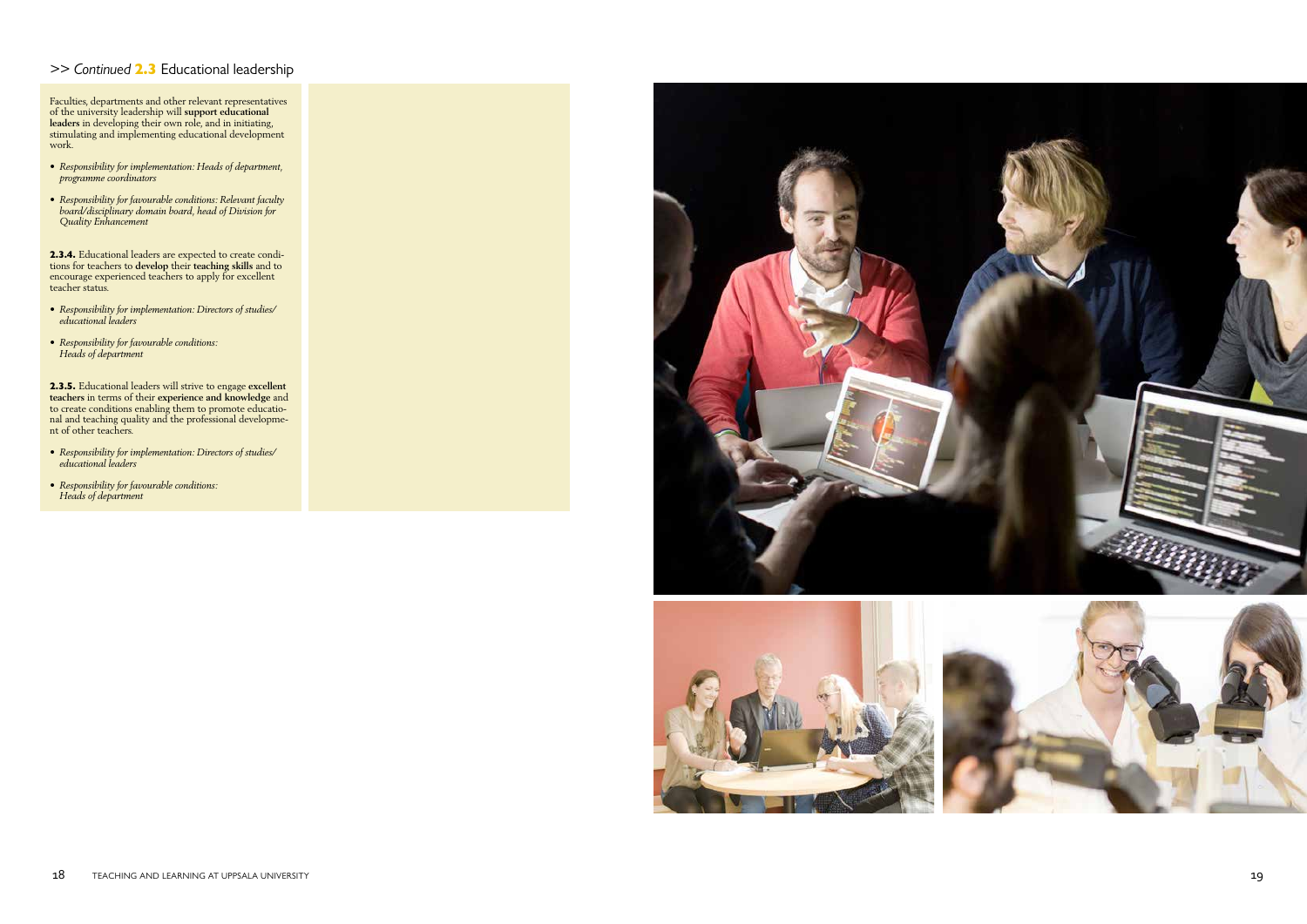In addition to having a good knowledge of their field, it is important that all teaching staff are *introduced to the task of teaching* and receive basic *training in academic teaching and learning* that meets the Association of Swedish Higher Education recommendations. Moreover, teach-ing staff will be offered continuing *professional development* in academic teaching and learning and in subject didactics, based on current research on academic teaching and learning.



Professional development in academic teaching and learning and subject didactics



# 3.1 Introduction of new teachers

#### University responsibility

3.1.1. New teachers, including doctoral students and post-doctoral researchers with teaching duties, will be offered an **introduction to teaching duties** based on an individual plan. Excellent teachers, experienced teachers or teachers who are trained mentors can serve as mentors for the purpose of this introduction.

- *• Responsibility for implementation: Heads of department and/or directors of studies/educational leaders*
- *• Responsibility for favourable conditions: Relevant faculty board/disciplinary domain board*

3.1.2. Excellent teachers and other experienced teachers will be offered **training as teaching mentors** and the opportunity to participate in the mentor network.

- *• Responsibility for implementation: Heads of department*
- *• Responsibility for favourable conditions: Relevant faculty board/disciplinary domain board, head of Division for Quality Enhancement*

#### Teacher activity

Teachers should draw up a plan, together with the director of studies or equivalent, describing how the basic training in teaching and learning will be obtained.

Teachers participating in training in academic teaching and learning must make constructive suggestions on how this training can be further developed. The teachers are also expected to contribute constructively to peer learning in higher education programmes by participating actively in exercises, discussions and exchange of experience.

*• Responsibility for implementation: Teachers*

# 3.2 Basic training in academic teaching and learning

#### University responsibility

3.2.1. Professors, senior lecturers and lecturers will have ten weeks' **training in academic teaching and learning**  based on the Association of Swedish Higher Education recommendations on goals for professional training in academic teaching and learning or equivalent acquired and documented knowledge. If the position includes supervising duties, relevant **supervisor training** will be included.

A newly employed teacher who needs supplementary training in teaching and learning will be given the opportunity to undergo this as in-service professional development within two years of their appointment. A plan for this will be drawn up at the time of appointment.

- *• Responsibility for implementation: Heads of department, directors of studies/educational leaders*
- *• Responsibility for favourable conditions: Relevant faculty board/disciplinary domain board, head of Human Resources Division, head of Division for Quality Enhancement, head of department*

*Continued >> Continued >>*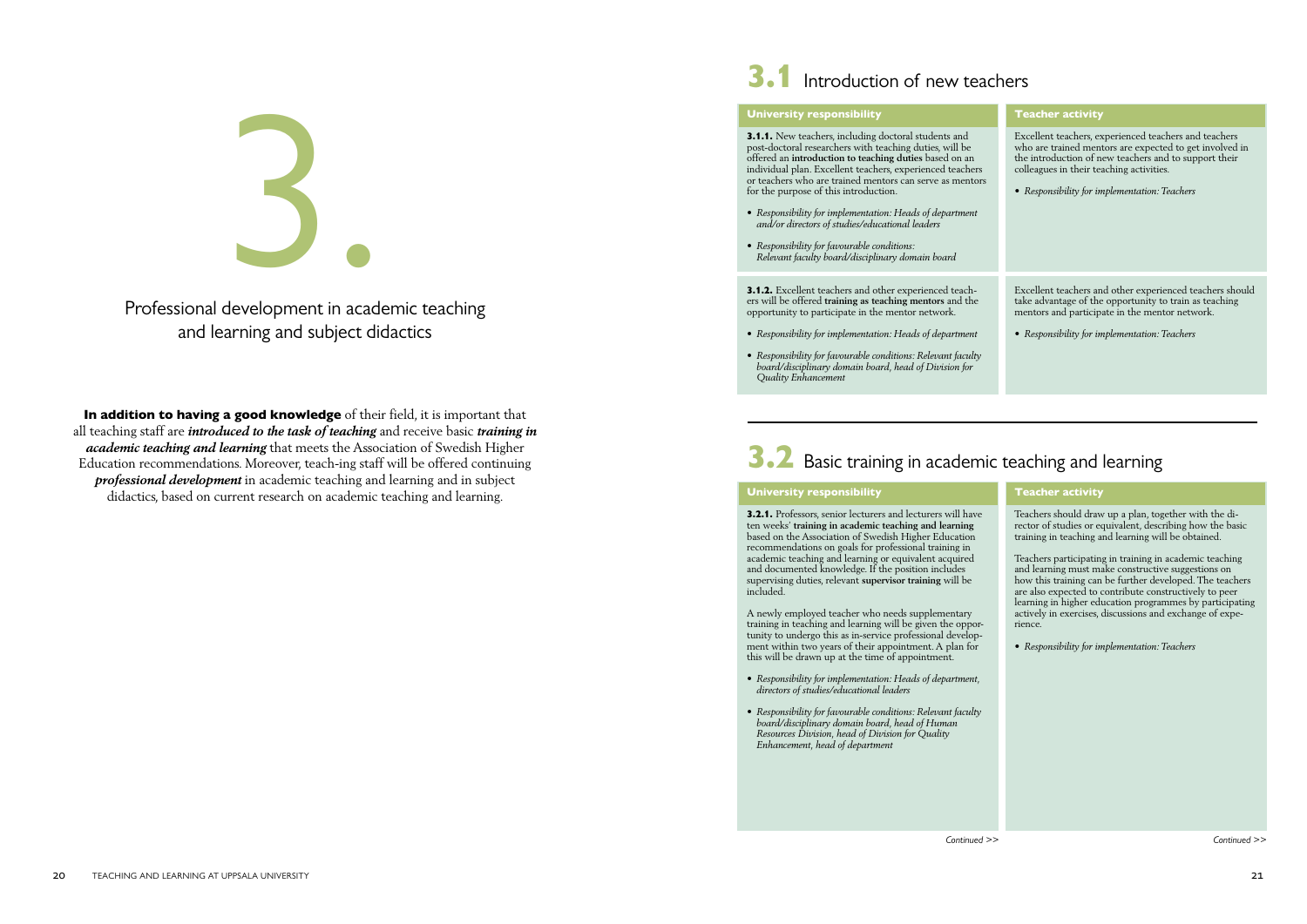# 3.3 Continuous professional development

*Continued >> Continued >>*

## *>> Continued* 3.3 Continuous professional development

3.3.4. Teachers at the various faculties will be offered **supplementary training** in academic subject didactics.

- *• Responsibility for implementation: Relevant faculty board/disciplinary domain board*
- *• Responsibility for favourable conditions: Relevant faculty board/disciplinary domain board*

3.3.5. Teachers should be encouraged and enabled to follow the development of academic teaching and learning and subject didactics, **nationally and internationally,** and given the opportunity to discuss and disseminate knowledge about this among the faculty.

- *• Responsibility for implementation: Heads of department, directors of studies/educational leaders*
- *• Responsibility for favourable conditions: Relevant faculty board/disciplinary domain board, head of Division for Quality Enhancement*

3.3.6. Professional development for teachers should **integrate the perspective of students** and support and encourage student-centred learning and active student participation.

- *• Responsibility for implementation: Heads of department and/or directors of studies/educational leaders, head of Division for Quality Enhancement*
- *• Responsibility for favourable conditions: Relevant faculty board/disciplinary domain board*





## *>> Continued* 3.2 Basic training in academic teaching and learning

3.2.2. Doctoral students and post-doctoral researchers with teaching duties will have five weeks' basic **training in academic teaching and learning** based on the Association of Swedish Higher Education recommendations on goals for professional training in academic teaching and learning or equivalent acquired and documented knowledge.

- *• Responsibility for implementation: Heads of department, directors of doctoral studies, supervisors*
- *• Responsibility for favourable conditions: Relevant faculty board/disciplinary domain board, head of Division for Quality Enhancement, head of department*

Supervisors and doctoral students will jointly plan for the implementation of basic training in academic teaching and learning within the framework of the doctoral programme.

*• Responsibility for implementation: Doctoral students, supervisors, directors of studies*

Teacher activity

Teachers must contribute to the drawing up of an individual development plan for professional development in academic teaching and learning and subject didactics.

*• Responsibility for implementation: Teachers*

On the basis of their individual development plan, teachers must participate in the professional development in academic teaching and learning and subject didactics offered by the University.

*• Responsibility for implementation: Teachers*

Excellent teachers and teachers with subject didactic expertise should involve themselves in planning and implementing continuing professional development in subject didactics for their colleagues.

*• Responsibility for implementation: Teachers* 

#### University responsibility

3.3.1. Teachers will be entitled to recurrent **professional development in academic teaching and learning and subject didactics.** An individual development plan will be drawn up in consultation with the director of studies/ person responsible for educational leadership.

- *• Responsibility for implementation: Heads of department, directors of studies/educational leaders*
- *• Responsibility for favourable conditions: Relevant faculty board/disciplinary domain board*

3.3.2. Various forms of **university-wide training in academic teaching and learning** will be provided to facilitate the professional development of teaching staff.

- *• Responsibility for implementation: Head of Division for Quality Enhancement*
- *• Responsibility for favourable conditions: University Director*

3.3.3. The University will offer **domain-wide support** for building up and implementing training courses in academic subject didactics at faculty level, preferably with the participation of excellent teachers.

- *• Responsibility for implementation: Senior faculty administrators, relevant faculty board/disciplinary domain board*
- *• Responsibility for favourable conditions: Relevant faculty board/disciplinary domain board*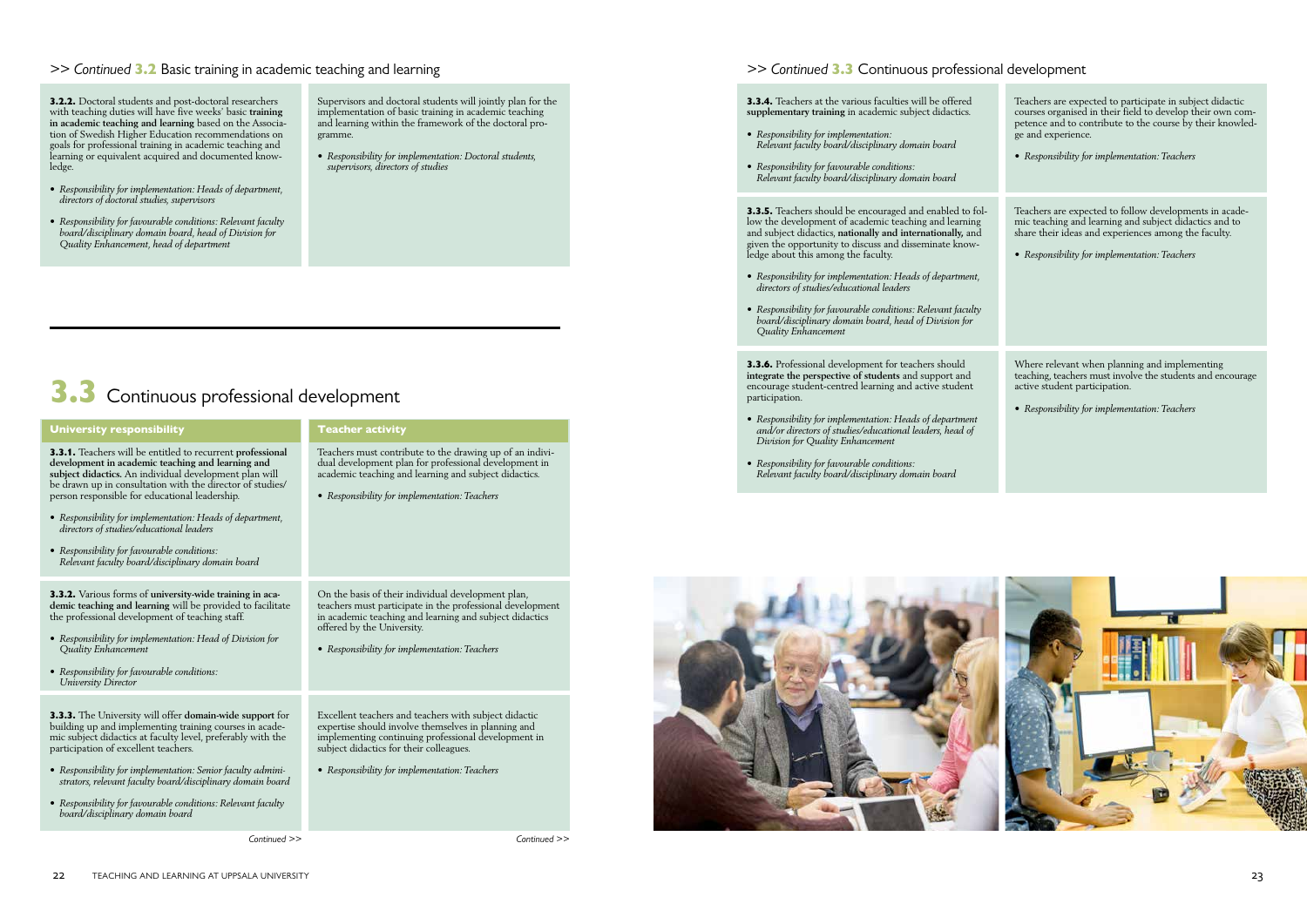Knowledge of academic teaching and learning, commitment and *teaching skills* along with an ability to promote a good environment for teaching and learning *will have an explicit value as a career qualification* for positions that include teaching and learning activities. The University will provide a variety of support options to teaching staff committed to the development of their own and others' competence as a teacher, the act of teaching and quality learning environments, including eLearning. The University will *utilise the competence of excellent teachers and other educationally skilful teachers, for example* by empowering them with responsibilities as educational coordinators, educational experts and teaching mentors. The University will involve excellent teachers in educational planning and in supplementary training in subject didactics.

# 4.1 Reviewing teaching qualifications

# 4.

The legitimacy of teaching in terms of career buildinge



## Teacher activity

Teachers should systematically and continuously document their teaching experience and qualifications in a teaching portfolio.

*• Responsibility for implementation: Teachers*

#### University responsibility

4.2.1. Teachers will be informed of the importance of documenting their **teaching experience and qualifications** and ways in which this can be provided. All teachers will be offered training in documenting teaching experiece and qualifications/experiences and competences in teaching and learning within the framework of a teaching portfolio.

- *• Responsibility for implementation: Heads of department*
- *• Responsibility for creating conditions: Relevant faculty board/disciplinary domain board, head of Division for Quality Enhancement*

#### University responsibility

4.1.1. In applications for positions involving educational duties or responsibility, the applicant's **teaching qualifications will be described, reviewed and evaluated** with reference to the specific position. At least one expert will always perform a special review of teaching and learning skills, in accordance with the Appointment Regulations. The expert should be an excellent teacher, a specialist in subject didactics or a skilful teacher in the subject area concerned and must have expertise in the evaluation of teaching skills.

Excellent Teachers, specialists in subject didactics and teachers with teaching expertise should be given opportunities and encouraged to take on assignments as teaching experts.

- *• Responsibility for implementation: Relevant faculty board/ disciplinary domain board, directors of studies/educational leaders, heads of department*
- *• Responsibility for favourable conditions: Relevant faculty board/disciplinary domain board*

4.1.2. The University will provide opportunities for training as teaching experts and support in finding suitable teaching experts in recruitment processes.

- *• Responsibility for implementation: Relevant faculty board/ disciplinary domain board, head of Division for Quality Enhancement*
- *• Responsibility for favourable conditions: Relevant faculty board/disciplinary domain board, University Director*

# 4.2 Teaching portfolio development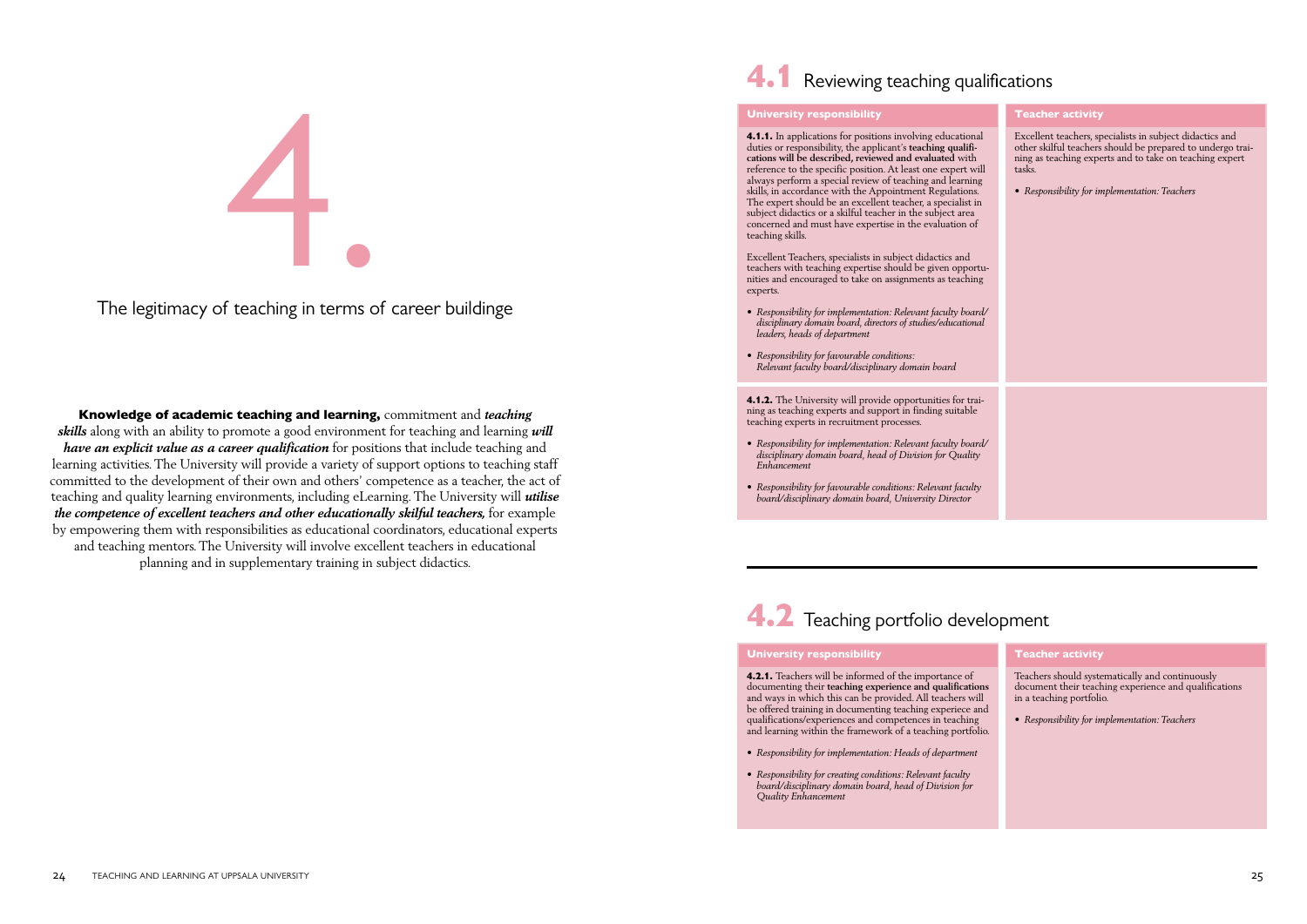# 4.3 Teaching excellence

| <b>University responsibility</b>                                                                                                                                                                                                                                                                                                                                                                                                                                                                                                                                                                                                                                                                                                                                           | <b>Teacher activity</b>                                                                                                                                                                                                                  |
|----------------------------------------------------------------------------------------------------------------------------------------------------------------------------------------------------------------------------------------------------------------------------------------------------------------------------------------------------------------------------------------------------------------------------------------------------------------------------------------------------------------------------------------------------------------------------------------------------------------------------------------------------------------------------------------------------------------------------------------------------------------------------|------------------------------------------------------------------------------------------------------------------------------------------------------------------------------------------------------------------------------------------|
| 4.3.1. The University will offer support to members<br>of the teaching staff who intend to apply for excellent<br>teacher status.<br>• Responsibility for implementation: Relevant faculty board/<br>disciplinary domain board<br>• Responsibility for favourable conditions: Head of Division<br>for Quality Enhancement, head of Human Resources<br>Division                                                                                                                                                                                                                                                                                                                                                                                                             | Excellent teachers and teaching experts should contribute<br>to the support provided to members of the teaching staff<br>who intend to apply for excellent teacher status.<br>• Responsibility for implementation: Teachers              |
| <b>4.3.2.</b> The University will encourage and give excellent<br>teachers opportunities to disseminate sound teaching<br>practices in the University as well as nationally and inter-<br>nationally.<br>The University will initiate and support networks for<br>excellent teachers to enable them to disseminate expe-<br>rience and knowledge and to support one another, and<br>will initiate opportunities to participate in research in<br>academic teaching and learning, especially across subject<br>and disciplinary domain boundaries.<br>• Responsibility for implementation: Heads of department<br>• Responsibility for favourable conditions: Relevant faculty<br>board/disciplinary domain board, Division for Quality<br>Enhancement, University Director | As far as possible, excellent teachers should take advantage<br>of opportunities to disseminate good teaching practices in<br>the University as well as nationally and internationally.<br>• Responsibility for implementation: Teachers |